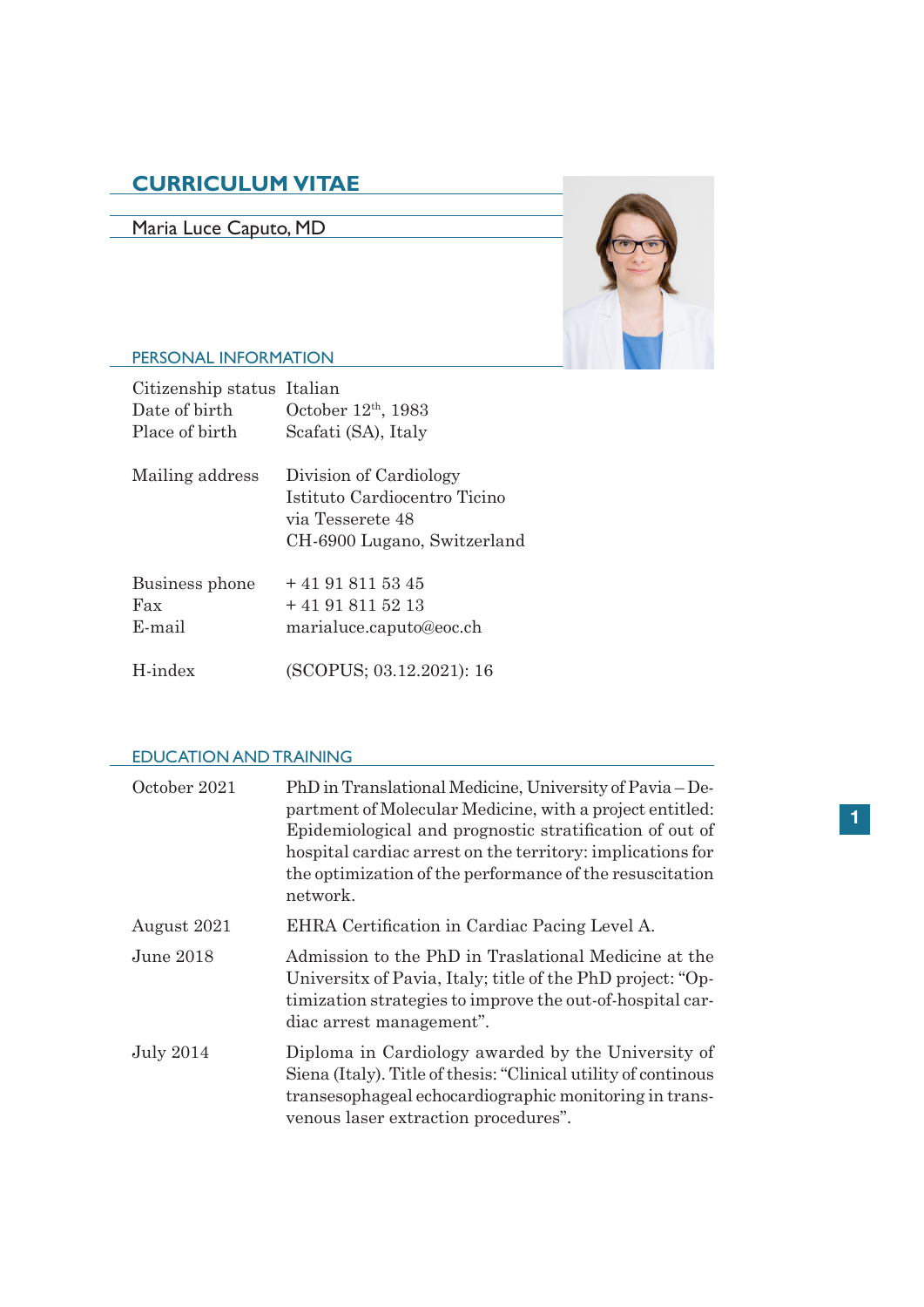#### WORK EXPERIENCE

| Since Jan. 2014          | Clinical Electrophysiologist at Cardiocentro Ticino, Lu-<br>gano, Switzerland (Director: Prof. Angelo Auricchio)               |
|--------------------------|--------------------------------------------------------------------------------------------------------------------------------|
| July 2009<br>June $2014$ | Cardiologist in training, Cardiology Department, Uni-<br>versity Hospital of Siena, Italy (Director: Prof. Sergio<br>Mondillo) |

#### PEER-REVIEW MANUSCRIPS

- 1. Cameli M, **Caputo M**, Mondillo S, Ballo P, Palmerini E, Lisi M, Marino E, Galderisi M. Feasibility and reference values of left atrial longitudinal strain imaging by two-dimensional speckle tracking. Cardiovasc Ultrasound. 2009 Feb 8;7:6.
- 2. Palazzuoli A, Quatrini I, Calabrò A, Antonelli G, **Caputo M**, Campagna MS, Franci B, Nuti R. Anemia correction by erythropoietin reduces BNP levels, hospitalization rate, and NYHA class in patients with cardio-renal anemia syndrome. Clin Exp Med. 2011 Mar;11(1):43-8.
- 3. Palazzuoli A, Maisel A, **Caputo M**, Fineschi M, Quatrini I, Calabrò A, Campagna MS, Franci B, Grothgar S, Pierli C, Nuti R. B-type natriuretic peptide levels predict extent and severity of coronary disease in non-ST elevation coronary syndromes and normal left ventricular systolic function. Regul Pept. 2011 Feb 25;167(1):129-33.
- 4. Palazzuoli A, **Caputo M**, Fineschi M, Navarri R, Calabrò A, Cameli M, Campagna MS, Franci B, Pierli C, Nuti R, Maisel A. B-type natriuretic peptide as an independent predictor of coronary disease extension in non-ST elevation coronary syndromes with preserved systolic function. Eur J Prev Cardiol. 2012 Jun;19(3):366-73.
- 5. Mondillo S, Cameli M, **Caputo ML**, Lisi M, Palmerini E, Padeletti M, Ballo P. Early detection of left atrial strain abnormalities by speckle-tracking in hypertensive and diabetic patients with normal left atrial size. J Am Soc Echocardiogr. 2011 Aug;24(8):898-908.
- 6. **Caputo M**, Urselli R, Capati E, Navarri R, Sinesi L, Furiozzi F, Ballo P, Palazzuoli A, Favilli R, Mondillo S. Usefulness of left ventricular diastolic dysfunction assessed by pulsed tissue Doppler imaging as a predictor of atrial fibrillation recurrence after successful electrical cardioversion. Am J Cardiol. 2011 Sep 1;108(5):698-704.
- 7. Cameli M, Ballo P, Righini FM, **Caputo M**, Lisi M, Mondillo S. Physiologic determinants of left ventricular systolic torsion assessed by speckle tracking echocardiography in healthy subjects. Echocardiography. 2011 Jul;28(6):641-8.
- 8. Santoro A, **Caputo M**, Antonelli G, Lisi M, Padeletti M, D'Ascenzi F, Cameli M, Giacomin E, Mondillo S. Left ventricular twisting as determinant of diastolic function: a speckle tracking study in patients with cardiac hypertrophy. Echocardiography. 2011 Sep;28(8):892-8.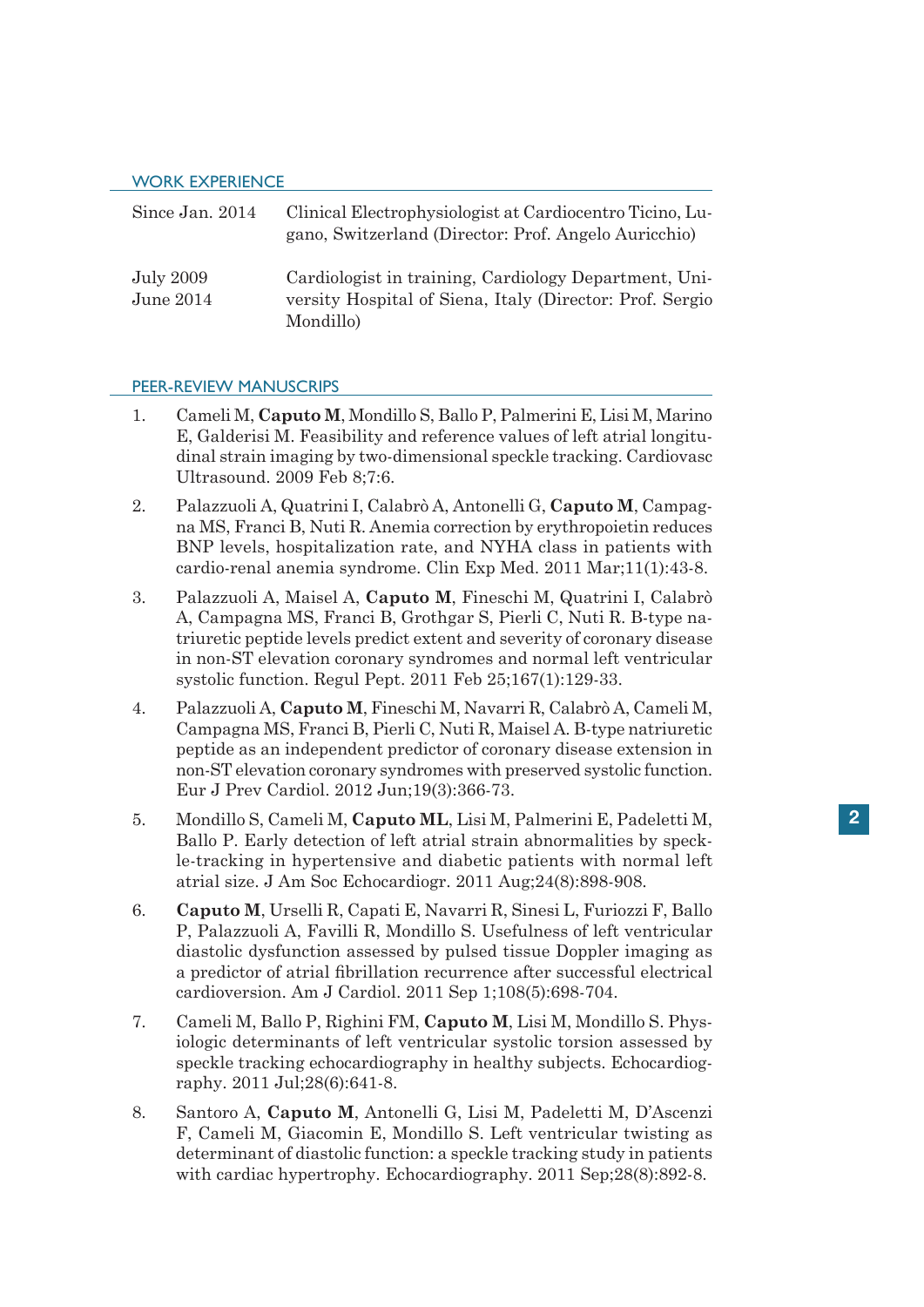- 9. Palazzuoli A, **Caputo M**, Calabrò A, Nuti R. Clinical impact of BNP and other emerging biomarkers in heart failure evaluation and management. Minerva Cardioangiol. 2012 Apr;60(2):183-94. Review.
- 10. Ballo P, **Caputo M**, Antonelli G, Santoro A, Cameli M, De Vito R, Benincasa S, Navarri R, Giacomin E, Zuppiroli A, Mondillo S. The E/e' ratio in the gray zone as predictor of left atrial dysfunction in patients with normal left ventricular ejection fraction: a speckle tracking study. Int J Cardiol. 2012 Jul 2;158(2):329-30.
- 11. **Caputo M**, Urselli R, Zacà V, Capati E, Padeletti M, De Nicola S, Navarri R, Antonelli G, Nucci C, Giacomin E, Mondillo S. Detection of early left ventricular and atrial dysfunction in overweight patients with preserved ejection fraction: a speckle tracking analysis. Echocardiography. 2013 May;30(5):551-7.
- 12. Padeletti M, **Caputo M**, Zacà V, Tsioulpas C, Bernazzali S, Mondillo S, Maccherini M, Jelic S. Effect of Bosentan on Pulmonary Hypertension Secondary to Systolic Heart Failure. Pharmacology. 2013 Nov 29;92(5-6):281-285.
- 13. Agoston G, Gargani L, Miglioranza MH, **Caputo M**, Badano LP, Moreo A, Muraru D, Mondillo S, Moggi Pignone A, Matucci Cerinic M, Sicari R, Picano E, Varga A. Left atrial dysfunction detected by speckle tracking in patients with systemic sclerosis. Cardiovasc Ultrasound. 2014 Aug 5;12:30.
- 14. Regoli F, **Caputo M**, Conte G, Faletra FF, Moccetti T, Pasotti E, Cassina T, Casso G, Schlotterbeck H, Engeler A, Auricchio A. Clinical utility of routine use of continuous transesophageal echocardiography monitoring during transvenous lead extraction procedure. Heart Rhythm. 2015 Feb;12(2):313-20.
- 15. Nguyên UC, Potse M, Regoli F, **Caputo ML**, Conte G, Murzilli R, Muzzarelli S, Moccetti T, Caiani EG, Prinzen FW, Krause R, Auricchio A. An in-silico analysis of the effect of heart position and orientation on the ECG morphology and vectorcardiogram parameters in patients with heart failure and intraventricular conduction defects. J Electrocardiol. 2015 Jul-Aug;48(4):617-25.
- 16. Mauri R, Burkart R, Benvenuti C, **Caputo ML**, Moccetti T, Del Bufalo A, Gallino A, Casso C, Anselmi L, Cassina T, Klersy C, Auricchio A. Better management of out-of-hospital cardiac arrest increases survival rate and improves neurological outcome in the Swiss Canton Ticino. Europace 2016; 18: 398-404.
- 17. Conte G, **Caputo ML**, Regoli F, Marcon S, Klersy C, Adjibodou B, Del Bufalo A, Moccetti T, Auricchio A. True idiopathic ventricular fibrillation in out-of-hospital cardiac arrest survivors in the Swiss Canton Ticino: prevalence, clinical features, and long-term follow-up. Europace. 2016 Feb 17.
- 18. Regoli F, Bongiorni MG, Rordorf R, Santamaria M, Klersy C, Segreti L, De Regibus V, Moccetti T, Conte G, **Caputo ML**, Auricchio A. High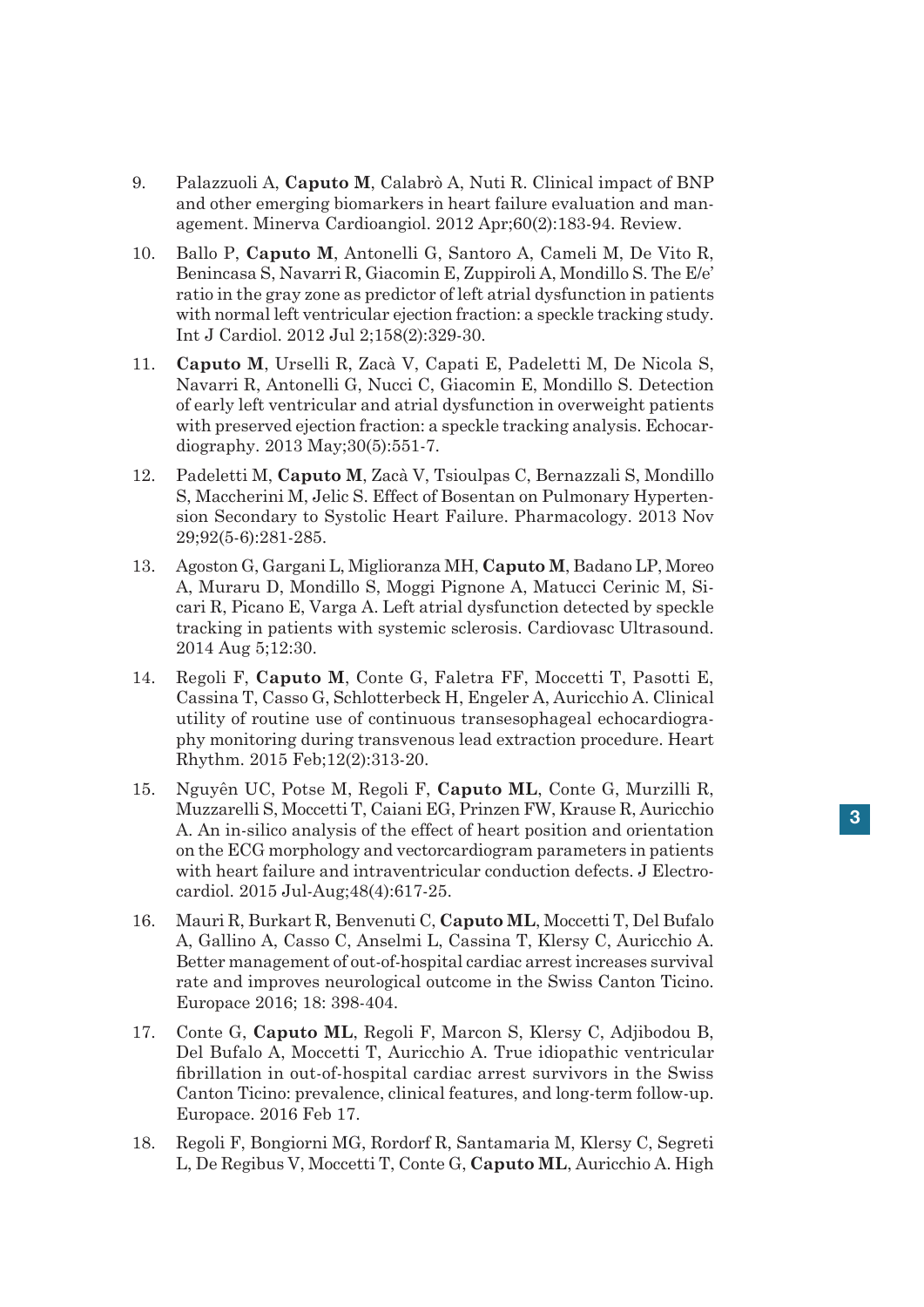recurrence of device-related adverse events following transvenous lead extraction procedure in patients with cardiac resynchronization devices. Eur J Heart Fail. 2016;18(10):1270-1277.

- 19. **Caputo ML**, Regoli F, Conte G, Adjibodou B, Svab S, Del Bufalo A, Moccetti T, Curti M, Klersy C, Auricchio A. Temporal trends and long term follow-up of implantable cardioverter defibrillator therapy for secondary prevention: A 15-year single-centre experience. Int J Cardiol. 2016 Nov 10;228:31-36.
- 20. Conte G, Luca A, Yazdani S, **Caputo ML**, Regoli F, Moccetti T, Kappenberger L, Vesin JM, Auricchio A. Usefulness of P-Wave Duration and Morphologic Variability to Identify Patients Prone to Paroxysmal Atrial Fibrillation. Am J Cardiol. 2016 Oct 8. (16)31615-0.
- 21. Savastano S, Vanni V, Burkart R, Raimondi M, Canevari F, Molinari S, Baldi E, Danza AI, **Caputo ML**, Mauri R, Regoli F, Conte G, Benvenuti C, Auricchio A. Comparative performance assessment of commercially available automatic external defibrillators: A simulation and real-life measurement study of hands-off time. Resuscitation. 2017 Jan;110:12-17.
- 22. Conte G, **Caputo ML**, Regoli F, Moccetti T, Brugada P, Auricchio A. Brugada Syndrome and Early Repolarisation: Distinct Clinical Entities or Different Phenotypes of the Same Genetic Disease? Arrhythm Electrophysiol Rev. 2016 Aug;5(2):84-9.
- 23. Olde Nordkamp LR, Conte G, Rosenmöller BR, Warnaars JL, Tan HL, **Caputo ML**, Regoli F, Moccetti T, Auricchio A, Knops RE, Wilde AA. Brugada Syndrome and the Subcutaneous Implantable Cardioverter-Defibrillator. J Am Coll Cardiol. 2016 Aug 9;68(6):665-6.
- 24. **Caputo ML**, Muschietti S, Burkart R, Benvenuti C, Conte G, Regoli F, Mauri R, Klersy C, Moccetti T, Auricchio A. Lay persons alerted by mobile application system initiate earlier cardio-pulmonary resuscitation: A comparison with SMS-based system notification. Resuscitation. 2017 Mar 6;114:73-78.
- 25. Maffessanti F, Wanten J, Potse M, Regoli F, **Caputo ML**, Conte G, Sürder D, Illner A, Krause R, Moccetti T, Auricchio A, Prinzen FW. The relation between local repolarization and T-wave morphology in heart failure patients. Int J Cardiol. 2017 Feb 22.
- 26. Conte G, Kawabata M, de Asmundis C, Taravelli E, Petracca F, Ruggiero D, **Caputo ML**, Regoli F, Chierchia GB, Chiodini A, Del Bufalo A, Moccetti T, Goya M, Hirao K, Vicentini A, De Ferrari GM, Brugada P, Auricchio A. High rate of subcutaneous implantable cardioverter-defibrillator sensing screening failure in patients with Brugada syndrome: a comparison with other inherited primary arrhythmia syndromes. Europace. 2017 Mar 7.
- 27. Conte G, **Caputo ML**, Regoli F, Moccetti T, Auricchio A. Catheter ablation of a left posterior fascicular ventricular tachycardia guided by a novel high-resolution multipolar mapping catheter. J Interv Card Electrophysiol. 2017Jun;49(1):101-102.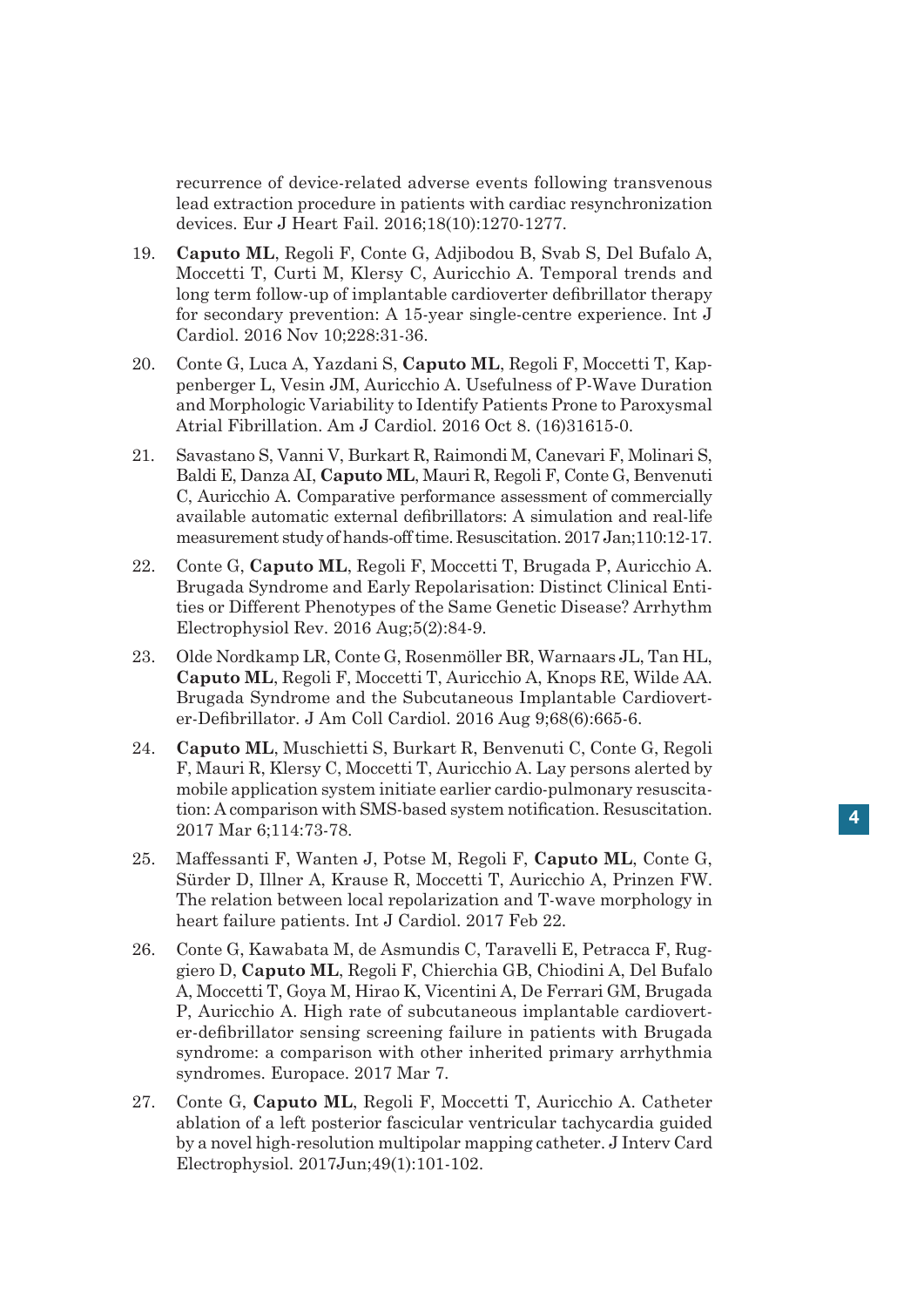- 28. Regoli F, Araco M, Moccetti T, **Caputo ML**, Conte G, Auricchio A, Moccetti M. Potential Clinical Utility and Feasibility of Combined Left Atrial Appendage Closure and Positioning of Miniaturized Pacemaker Through a Single Right Femoral Vein Access. Am J Cardiol. 2017 Jul 15;120(2):236-242.
- 29. Nguyên UC, Maffessanti F, Mafi-Rad M, Conte G, Zeemering S, Regoli F, **Caputo ML**, van Stipdonk AMW, Bekkers SCAM, Suerder D, Moccetti T, Krause R, Prinzen FW, Vernooy K, Auricchio A. Evaluation of the use of unipolar voltage amplitudes for detection of myocardial scar assessed by cardiac magnetic resonance imaging in heart failure patients. PLoS One. 2017 Jul 5;12(7):e0180637
- 30. Auricchio A, Regoli F, Conte G, **Caputo ML**. Key Lessons from the ELECTRa Registry in the Modern Era of Transvenous Lead Extraction. Arrhythm Electrophysiol Rev. 2017 Aug;6(3):111-113.
- 31. Conte G, **Caputo ML**, Volders PGA, Luca A, Mainardi L, Schotten U, Corino VDA, Regoli F, Zeemering S, Zink M, Yazdani S, Kappenberger L, Moccetti T, Vesin JM, Auricchio A. Concealed abnormal atrial phenotype in patients with Brugada syndrome and no history of atrial fibrillation. Int J Cardiol. 2018;253:66-70.
- 32. Regoli F, D'Ambrosio G, **Caputo ML**, Svab S, Conte G, Moccetti T, Klersy C,Cassina T, Demertzis S, Auricchio A. New-onset pericardial effusion during transvenous lead extraction: incidence, causative mechanisms, and associated factors. J Interv Card Electrophysiol. 2018 Apr;51(3):253-261.
- 33. Maffessanti F, Prinzen FW, Conte G, Regoli F, **Caputo ML**, Suerder D, Moccetti T, Faletra F, Krause R, Auricchio A. Integrated Assessment of Left Ventricular Electrical Activation and Myocardial Strain Mapping in Heart Failure Patients: A Holistic Diagnostic Approach for Endocardial Cardiac Resynchronization Therapy,Ablation of Ventricular Tachycardia, and Biological Therapy. JACC Clin Electrophysiol. 2018;4(1):138-146.
- 34. Özkartal T, Regoli F, Conte G, **Caputo ML**, Klersy C, Moccetti T, Auricchio A. New onset of phrenic nerve palsy after laser-assisted transvenous lead extraction: a single-centre experience. Europace. 2018.
- 35. Conte G, Soejima K, de Asmundis C, Chierchia GB, Badini M, Miwa Y, **Caputo ML**, Özkartal T, Maffessanti F, Sieira J, Degreef Y, Stroker E, Regoli F, Moccetti T, Brugada P, Auricchio A. Value of high-resolution mapping in optimizing cryoballoon ablation of atrial fibrillation. Int J Cardiol. 2018: S0167-5273(18)30713-7.
- 36. **Caputo ML**, Baldi E, Savastano S, Burkart R, Benvenuti C, Klersy C, Cianella R, Anselmi L, Moccetti T, Mauri R, De Ferrari GM, Auricchio A. Validation of the return of spontaneous circulation after cardiac arrest (RACA) score in two different national territories. Resuscitation. 2018 Nov 14.
- 37. Auricchio A, Gianquintieri L, Burkart R, Benvenuti C, Muschietti S, Peluso S, Mira A, Moccetti T, **Caputo ML**. Real-life time and distance